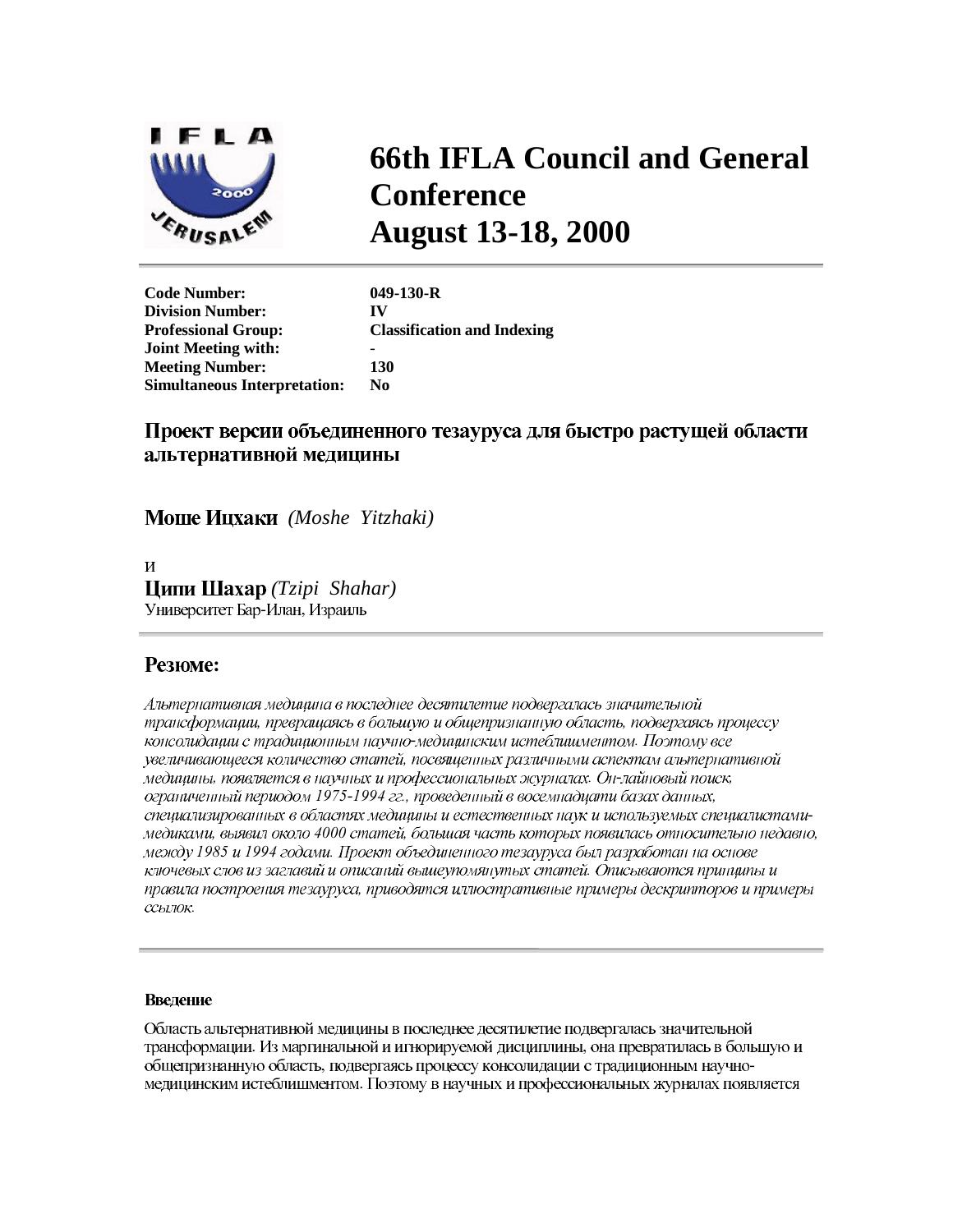все увеличивающееся количество статей, посвященных различными аспектам альтернативной медицины.

#### Задачи

Задачи настоящего исследования следующие:

- 1. эмпирически, на основе библиометрического подхода, определить рост за последние двадцать лет (1975-1994) публикаций по альтернативной медицине, отраженных в медицинских и естественнонаучных базах данных, используемых специалистами в области медицины.
- 2. разработать проект объединенного тезауруса, основанного на ключевых словах и заглавиях вышеупомянутых статей, включенных в базы данных, используемые специалистами в области медицины.

#### Методы

Он-лайновый поиск с использованием стратегии поиска по унифицированным запросам, ограниченный периодом 1975-1994 гг. проводился в восемнадцати базах данных (перечислены в Приложении), специализирующихся в области медицины и естественных наук, для выявления максимального количества публикаций по альтернативной медицине. После исключения нерелевантных публикаций при окончательном отборе выявлено около 4000 статей, большая часть которых появилась относительно недавно, между 1985 и 1994 годами. Эти статьи прошли сортировку по странам и году публикации, а также по ключевым словам (представленным как в заглавиях статей, так и в виде дескрипторов), ключевые слова были просчитаны и также прошли сортировку.

#### Выводы и построение тезауруса

Быстрый рост количества публикаций, связанных с альтернативной медициной, очевиден: их количество выросло со 195 за первый период (1975-1979) до 443 во второй период (1980-1984), затем до 860 в 1985-1989, и подскочило до 2236 в последний период (1990-1994).

При составлении словника в него включались все ключевые слова, найденные в этих статьях, т.е. как в их заглавиях, так и в сопровождающих их дескрипторах.

Различались термины, содержащие позитивное отношение к области альтернативной медицины, и термины, отражающие неготивное или скептическое отношение.

Количественный анализ показал, что количество ключевых слов, включая повторные, значительно выросло от 405 в первый период до 4721 в последний.

Количество разных ключевых слов в заглавиях статей выросло с 36 в первый период (1975-1979) до 51 в последний период (1990-1994), в то же время параллельный рост количества дескрипторов был значительно выше - от 30 до 103. В целом, общее количество разных ключевых слов, указанных как в заглавиях так и в дескрипторах, составило около 350. Однако, после устранения синонимов и близких по смыслу слов, оказалось, что «чистый» рост был более чем в два раза, от приблизительно 40 разных ключевых слов в первый период до приблизительно 100 в последний, при этом около 60 новых ключевых слов добавилось в течение пятнадцати лет.

Выводы библиометрического анализа о росте в данной области изложены в отдельном докладе. В данном докладе рассматривается построение тезауруса, что касается составленного словника. В прототип тезауруса были включены темы и предметы, указанные в этих ключевых словах.

Время и место не позволяют представить предложенный нами тезаурус в полной мере. Тем не менее, мы надеемся, что он будет в ближайшее время опубликован в одном из наших профессиональных журналов, что позволит получить материалы, необходимые для совершенствования нашей предварительной версии.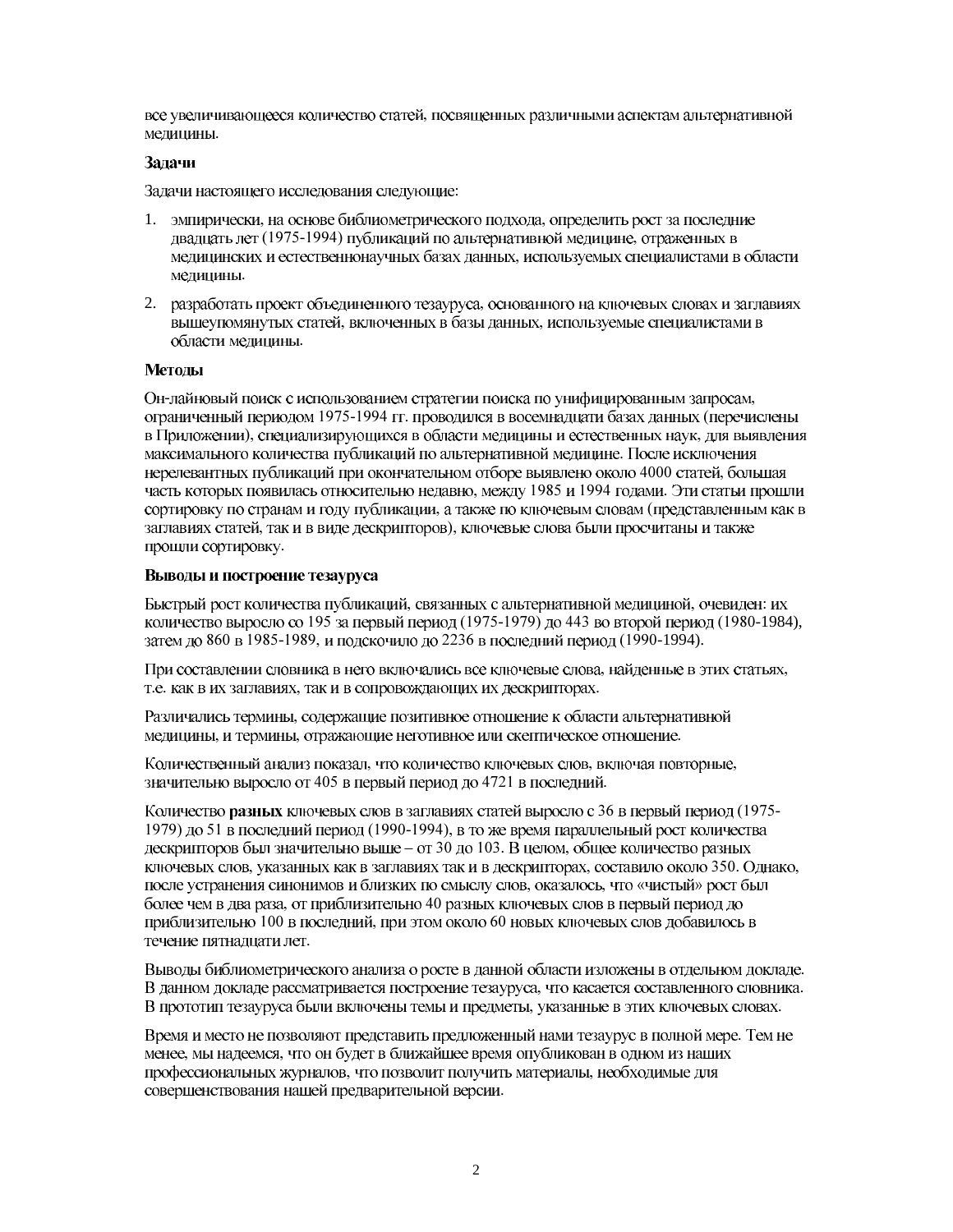Поэтому в данном докладе основное внимание уделяется обоснованию, общей структуре и принципам (обосновано в Aitchison's *Manual*, 1997, а также в Lancaster 1986 и Drabenstott 1994), сопровождаемым некоторыми примерами для иллюстрации:

- 1. Для каждой группы синонимов или условных синонимов выбирался один термин в качестве принятого (авторитетного), все другие термины воспринимались как отвергнутые. Таким образом, около 120 ключевых слов были признаны в качестве авторитетных терминов (дескрипторов) вновь создаваемого тезауруса, а остальные (около 100) были рекомендованы только для ориентации в терминологии.
- 2. Основную дилемму необходимо было решать при выборе основного наименования для поля: предлагалось назвать его «альтернативная медицина», однако медицинский истеблишмент обычно предпочитает термин «комплиментарная медицина». Был принят первый вариант, поскольку он используется в большинстве баз данных.
- 3. Все термины, использованные в тезаурусе, были выявлены в найденной литературе, в соответствии с правилом «языковых гарантий».
- 4. Следующие термины были предложены для использования в качестве основных авторитетных дескрипторов: Alternative Medicine - [специальный термин], Aromatherapy, Body & Mind, Chinese Medicine, Complementary Medicine, Healing, Herbal Medicine, Holism, Homeopathy, Manipulative Medicine, Naturopathy, Nutritional Medicine, Oils, Osmology, Preventive Medicine, Spiritual Healing, and Touch. Большинство из них относятся к одному и тому же уровню иерархии, и связаны друг с другом как RT (связанные термины), но несколько терминов связаны отношениями NT «вышестоящий - нижестоящий» с другими, как, например, 'Spiritual Healing' и 'Touch'. Несмотря на то, что они связаны отношениями NT с 'Healing', они были включены в представленный выше список, поскольку у них есть свой собственный список нижестоящих терминов. Все главные (основные) дескрипторы сопровождаются кратким определением (SN=Scope Note), заимствованным из словарей и других справочных источников по альтернативной медицине.
- 5. Вышеупомянутый поиск литературы по восемнадцати базам данных выявил большое количество синонимичных или условно синонимичных терминов, идентичных или очень близких по смыслу, что указывает на нестабильность и нестандартность терминологии в области альтернативной медицины. Было необходимо выбрать один термин в качестве авторитетного, к которому установить ссылки USE (используй) от всех других «отвергнутых» терминов, которые, в свою очередь, также приводились списком под авторитетным термином с пометой UF (используй для).

Следующие ссылки иллюстрируют один из таких случаев:

Complementary Alternative Medicine USE **Complementary Medicine** 

Complementary Approach USE **Complementary Medicine** 

Complementary Health Care USE **Complementary Medicine** 

Complementary Methods USE **Complementary Medicine** 

Comprehensive Health Care USE **Complementary Medicine** 

6. Иной случай представляет собой термин 'Alternative Medicine', для которого было выявлено в литературе более двадцати синонимичных терминов, таких как: Alternative Approach, Alternative Care, Alternative Concept, Alternative Cure, Alternative Health Care, Alternative Health Technologies, Alternative Medical Care, Alternative Medical Treatment, Alternative Medication, Alternative Methods, Alternative Nursing, Alternative Practices, Alternative Remedies, Alternative Services, Alternative System Services, Alternative Therapies,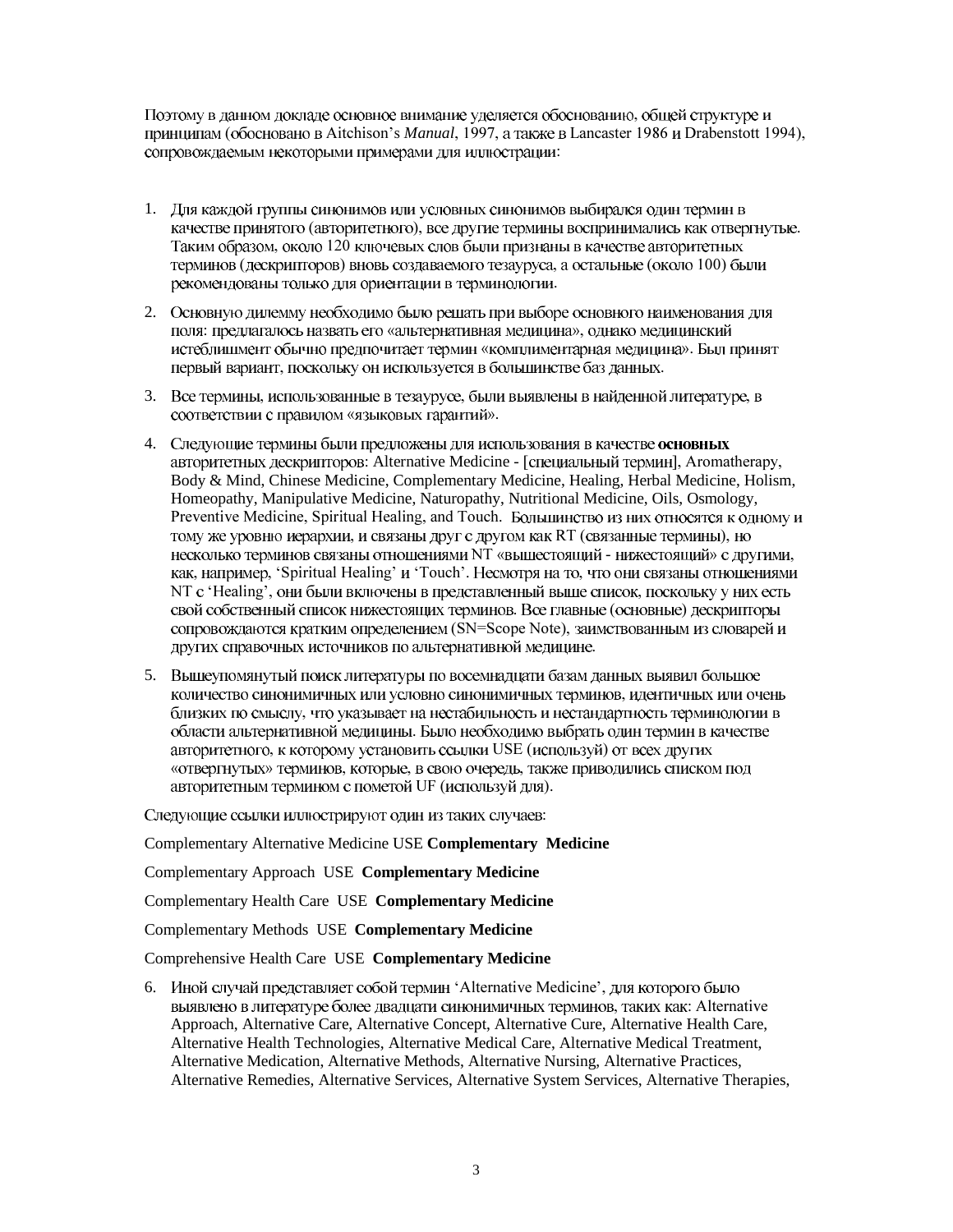Alternative Treatment, Alternative Vision Therapy, Medical Alternative, Medicare Alternative,  $\mu$ Medicine, Alternative.

Все эти термины были сопровождены пометой USE, отсылающей пользователя только к одному авторитетному термину 'alternative medicine'.

- 7. Однако, термин 'Alternative Medicine' сам по себе, естественно не является авторитетным дескриптором, а используется в качестве такового вместе с более специфическим подзаголовком, таким как; case study, demographic aspects, directories, economics, history, insurance, marketing, moral and ethical aspects, media coverage, religious aspects, research and statistics, standards, study and teaching, и другие. Всего было установлено около 38 таких авторитетных дескрипторов.
- 8. Более сорока синонимичных терминов было выявлено для выражения негативного отношения по различным аспектам альтернативной медицины, и такое большое количество является показателем и иллюстрацией дискуссионности, спорности данной области. Большая часть этих терминов намекает на некоторое осуждение альтернативной медицины, в основном, на так называемое отсутствие научной базы и доказательств. Такими критическими терминами являются: Anti-Intellectual Medicine, Irrational Medicine, Non-Academic Medicine, Non-Compromist, Non-Conventional Therapy, Non-Medical Practitioners, Non-Medication Alternative, Non-Medicine Treatments, Non-Medicine Treatments, Non-Orthodox Health Care, Non-Orthodox Medicine, Non-Rational Medicine, Non-Scientific Healing Methods, Non-Traditional Nursing, outsider Methods in Medicine, Pseudomedicine, Quackery, Unconventional Healers, Unconventional Medical Care, Unconventional Medicine, Unconventional Methods, Unconventional Remedies, Unconventional Therapy, Unconventional Treatment, Unorthodox Healing Arts, Unorthodox in Health Care, Unorthodox Medicine, Unorthodox Methods, Unorthodox Remedy, Unorthodox Therapies, Unorthodox Treatment, Unproven Medical Alternatives, Unproven Remedy, Unproven Therapy, Unproven Treatment Methods, Unscientific Medicine, Unusual Medicine, Unusual Therapy, Unproven Medical Alternatives, Unproven Remedy, Unproven Therapy, Unscientific Medicine.

**'Alternative Medicine - Criticism'**, предложенный как единственный авторитетный термин, в то время как все другие были отвергнуты и не рекомендуются для использования в процессе индексирования и формулировки запроса.

Примеры двух дескрипторов - **Chinese Medicine** и **Complementary Medicine** –представлены здесь для демонстрации тезауруса:

Пример 1:

#### **Chinese Medicine**

SN A very ancient school of therapy, with an academic tradition of its own. Based on the holistic view of man, as a system in which all components are interwoven and mutually connected and affected. Many of its techniques are widely accepted today as an integral part of common treatment in the area of complementary medicine.

UF Chinese Medical Care

Chinese Traditional Medicine

Medicine, Chinese Traditional

Traditional Chinese Medicine

NT Acupressure

Acupuncture

Chinese Herbal Therapy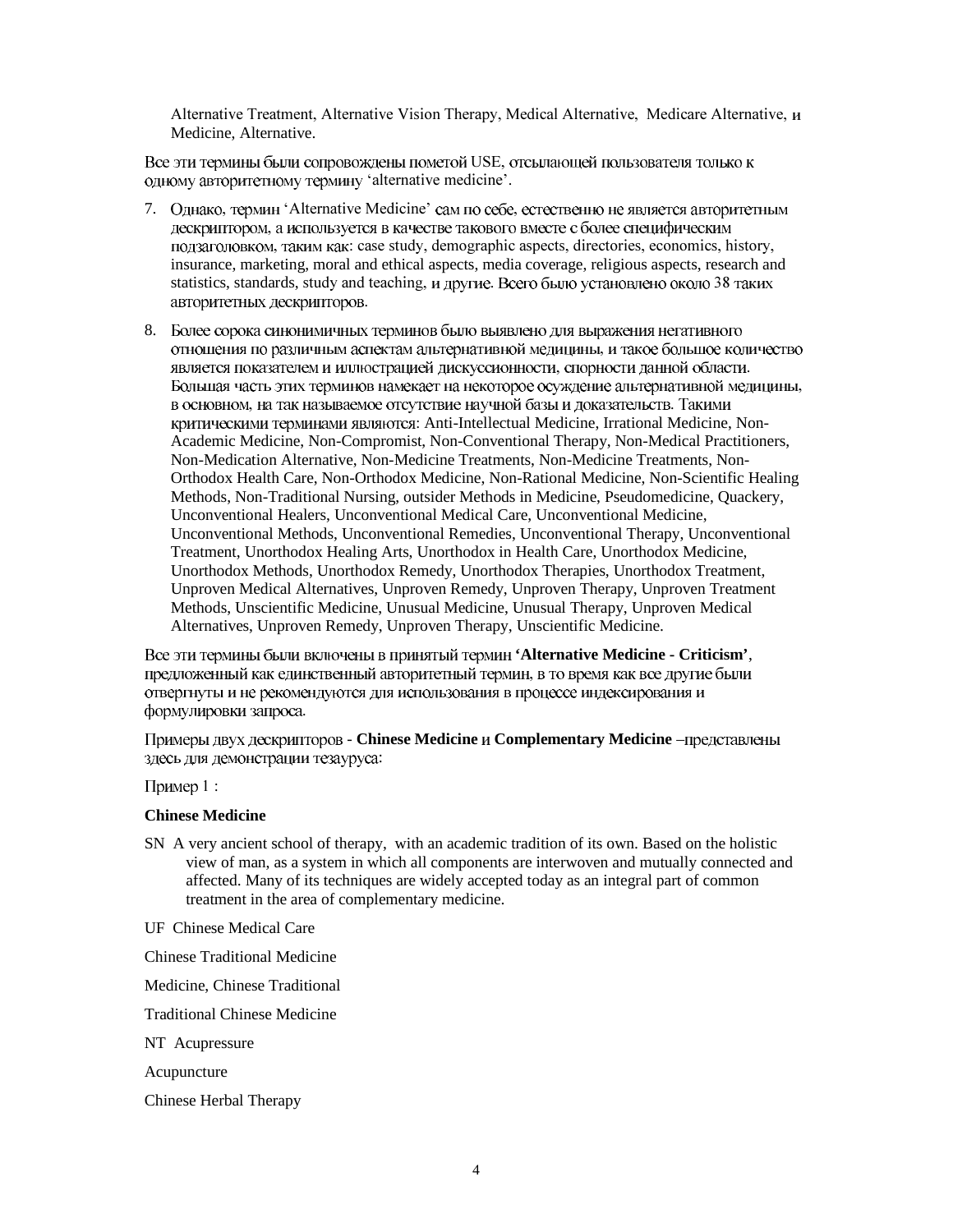Chinese Medicine Herbs Medicine Chinese Therapeutic Qi Gong T'ai-Chi Traditional Chinese Acupuncture Tu-Chung Yin and Yang

RT Aromatherapy Flower Essences Herbal Medicine Holism Homeopathy Massage Oils **Osmology Osteopathy** Touch Пример 2:

#### **Complementary Medicine**

SN The combination of conventional scientific medicine with alternative medicine. Specifically, it means those parts, techniques and therapies of alternative medicine, which have been adapted by conventional medicine and formally and institutionally introduced into its treatment system.

UF Complementary Alternative Medicine

Complementary Health Care

Comprehensive Health Care

Complementary Approach

Complementary Methods

NT Complementary Healing Therapies

Complementary Therapies

Complementary Treatment

RT Alternative Medicine Body & Mind